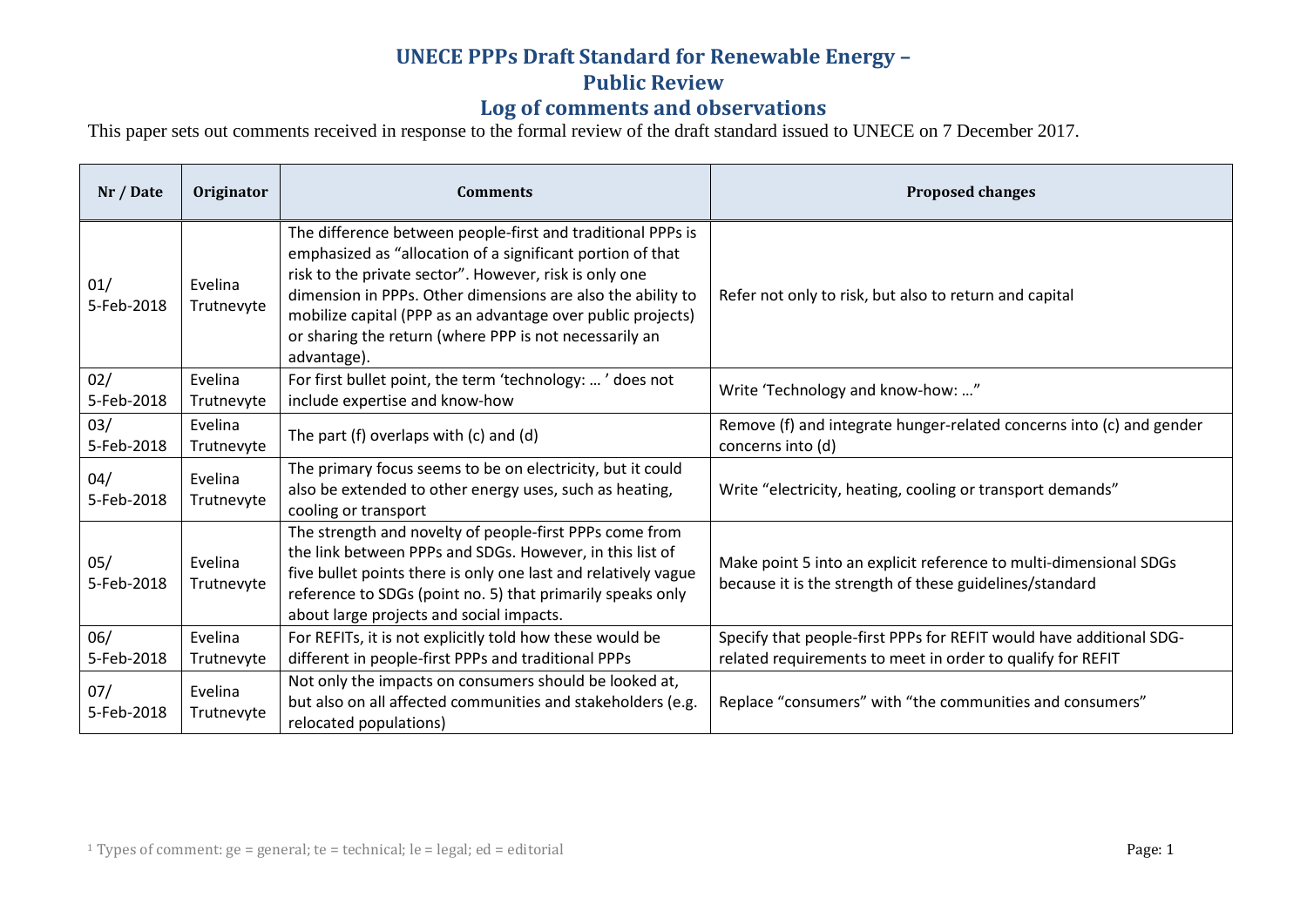### **UNECE PPPs Draft Standard for Renewable Energy – Public Review Log of comments and observations**

This paper sets out comments received in response to the formal review of the draft standard issued to UNECE on 7 December 2017.

| 08/<br>5-Feb-2018      | Evelina<br>Trutnevyte | The strength and novelty of people-first PPPs are their<br>alignment with SDGs. Yet, the guidelines/standard focus<br>much more on how PPPs could be set up (which is<br>applicable to the traditional PPPs too) and are relatively<br>general on how the alignment with SDGs could be<br>achieved. The SDG dimension should be fleshed out in<br>much more detail and not to appear as a small 'add-on' on<br>the traditional PPP. | Strengthen and describe in much more detail the dimension of moving<br>towards SDGs in the people-first PPPs so that the difference between<br>traditional and people-first PPPs would be clearer.                                                                                                                                                                                                                                                                               |
|------------------------|-----------------------|-------------------------------------------------------------------------------------------------------------------------------------------------------------------------------------------------------------------------------------------------------------------------------------------------------------------------------------------------------------------------------------------------------------------------------------|----------------------------------------------------------------------------------------------------------------------------------------------------------------------------------------------------------------------------------------------------------------------------------------------------------------------------------------------------------------------------------------------------------------------------------------------------------------------------------|
| 09/<br>5-Feb-2018      | Evelina<br>Trutnevyte | The dimension of long-term monitoring and observation of<br>people-first PPPs is missing, e.g. in order to be able to<br>evaluate the effectiveness of such a mechanism not only in<br>terms of the number of projects or energy produced, but<br>also in terms of progress towards SDGs                                                                                                                                            | Discuss the need for monitoring and evaluation                                                                                                                                                                                                                                                                                                                                                                                                                                   |
| 10/<br>19-Feb-<br>2018 | David<br>Donnelly     | This section is too generic and not specific to RE.                                                                                                                                                                                                                                                                                                                                                                                 | Add: In many countries, RE projects can be implemented as Independent<br>Power Projects when there is prior legislation and regulation permitting<br>electricity suppliers (or transmission and distribution companies) or<br>agencies on their behalf to purchase electricity from independent power<br>generators. However, bespoke arrangements are required in<br>circumstances where the RE project is not utility scale, e.g. for off-grid or<br>community based projects. |
| 11/<br>19-Feb-<br>2018 | David<br>Donnelly     | The listed priorities are actually common to all soundly<br>procured PPPs                                                                                                                                                                                                                                                                                                                                                           | Add priorities that are indeed specific to 'people first' e.g. local<br>employment and training, affordable payment schemes, powering<br>community health and education facilities                                                                                                                                                                                                                                                                                               |
| 12/<br>19-Feb-<br>2018 | David<br>Donnelly     | Lowest tariff is not necessarily best value for money                                                                                                                                                                                                                                                                                                                                                                               | In cases where the best value for money tariff (maximising reliability and<br>whole life cost) is higher than some in the local community can afford,<br>tariff plans are adapted match the different capacities to pay of different<br>income groups.                                                                                                                                                                                                                           |
| 13/<br>19-Feb-<br>2018 | David<br>Donnelly     |                                                                                                                                                                                                                                                                                                                                                                                                                                     | Insert after the parentheses ", and the utility has a good track record in<br>procurement and reliable operation of its generation assets                                                                                                                                                                                                                                                                                                                                        |

<sup>1</sup> Types of comment:  $ge = general$ ; te = technical;  $le = legal$ ;  $ed = editorial$   $= defitorial$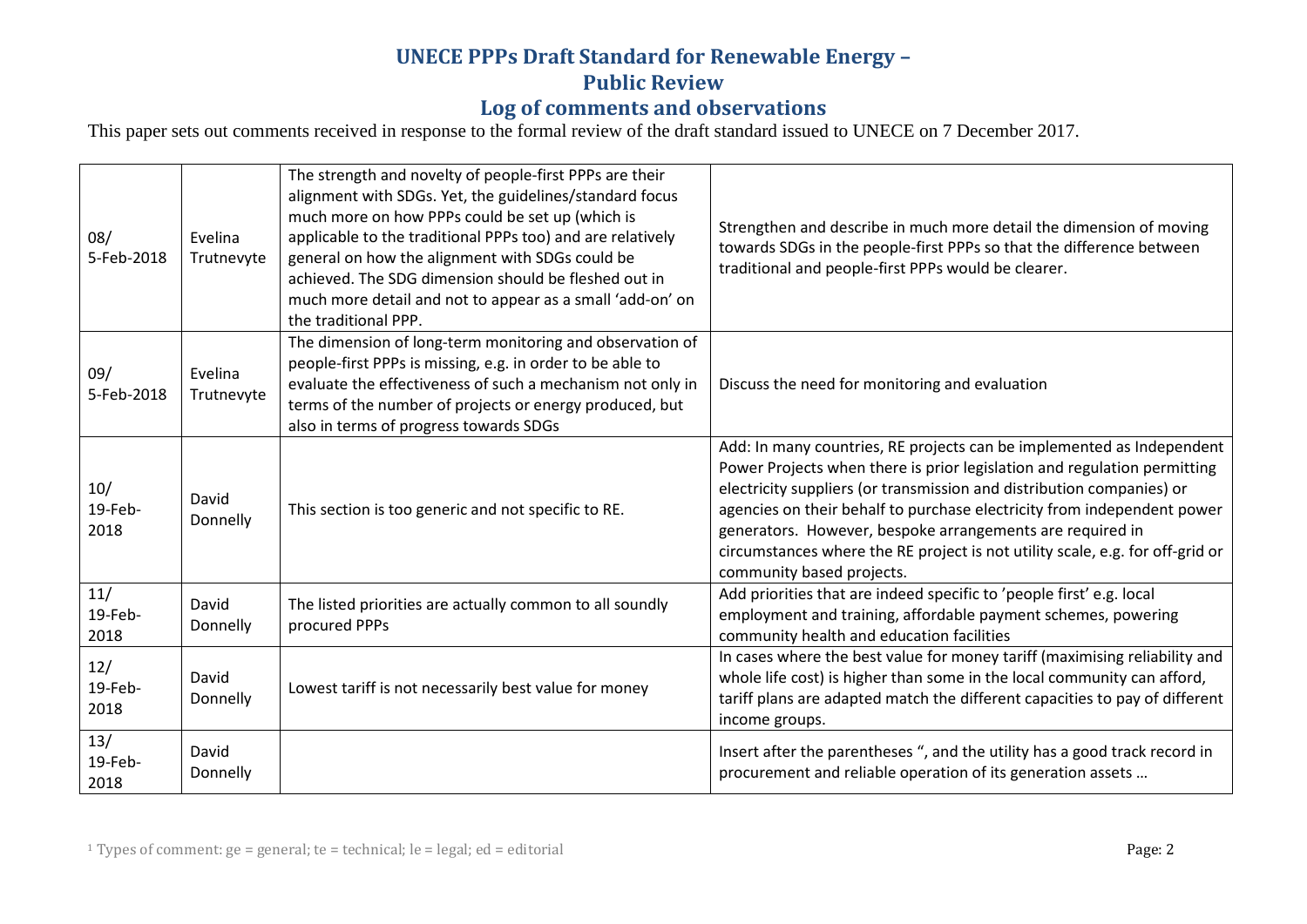## **UNECE PPPs Draft Standard for Renewable Energy –**

### **Public Review**

### **Log of comments and observations**

This paper sets out comments received in response to the formal review of the draft standard issued to UNECE on 7 December 2017.

| 14/<br>19-Feb-<br>2018 | David<br>Donnelly | typo                                                                                                                                                                                                                                | Words missing at end of sentence                                                                                                                                                                                                                                                                                                                                                                                                                                                          |
|------------------------|-------------------|-------------------------------------------------------------------------------------------------------------------------------------------------------------------------------------------------------------------------------------|-------------------------------------------------------------------------------------------------------------------------------------------------------------------------------------------------------------------------------------------------------------------------------------------------------------------------------------------------------------------------------------------------------------------------------------------------------------------------------------------|
| 15/<br>19-Feb-<br>2018 | David<br>Donnelly | typo                                                                                                                                                                                                                                | "REFIT"                                                                                                                                                                                                                                                                                                                                                                                                                                                                                   |
| 16/<br>19-Feb-<br>2018 | David<br>Donnelly | Order of sections I, II, and III. I read to the end in several<br>sittings and at the end could not identify the purpose and<br>next steps:<br>The "Standard" is used in line 21 without first defining or<br>explaining what it is | Reorder sections I, II, III as II, III, I. re-title section currently called<br>"Introduction" as "Background". In the first section (the current section<br>II) add a paragraph on the status and derivation of the Standard $-$ in its<br>current draft form, propose next steps for adoption and in its final form,<br>its approval and adoption.                                                                                                                                      |
| 17/<br>19-Feb-<br>2018 | David<br>Donnelly | Although covered later on, reference to fiscal and<br>economic constraints would help here                                                                                                                                          | Note that irrespective of the procurement strategy chosen, its successful<br>implementation will depend on the availability of long-term finance.<br>Availability of long-term finance depends not only on project or<br>programme or power sector specific features, but crucially on the fiscal<br>and economic position of the country which will ultimately determine<br>the volume and scale of projects which are feasible. Thi sis explored in<br>more detail in [lines ] below. . |
| 18/<br>19-Feb-<br>2018 | David<br>Donnelly | Suggest some extra bullet points                                                                                                                                                                                                    | The assessment of the affordability of the programme and its value<br>for money versus alternatives (technologies, non-PPP alterntives<br>etc.)<br>Leadership, vision and buy-in: clear endorsement of the programme<br>at the highest levels in government, to ensure political and<br>administrative commitment to implementing the programme                                                                                                                                           |